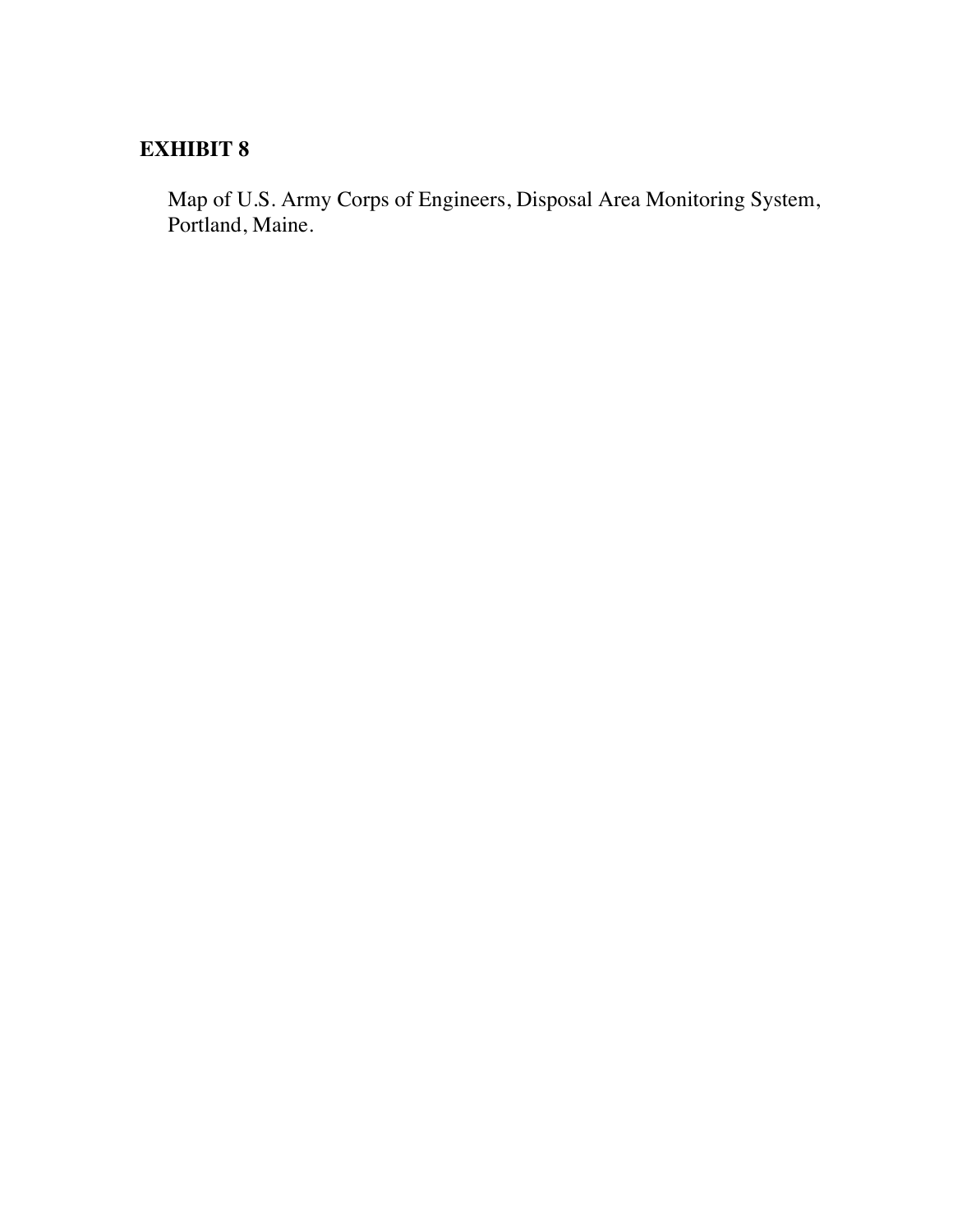

The Portland Disposal Site (PDS) is one of three regional dredged material disposal sites located in the waters of Maine. It covers a 1 nmi<sup>2</sup> (3.4 km<sup>2</sup>) area of seafloor centered at 43° 34.111' N, 70° 01.9386' W (NAD 83), approximately 7.1 nmi (13.2 km) east of Dyer Point, Cape Elizabeth, Maine. PDS is characterized by a rough, irregular bottom topography, with areas of soft sediment accumulation in the basins among bedrock outcrops. Sediments deposited at PDS have originated from dredging projects in Portland Harbor, Fore River, and many of the smaller rivers and harbors within the Casco Bay region. A total of  $2,732,168$  yd<sup>3</sup> has been disposed of at this site since 1982. In recent years, there has been significant DAMOS monitoring activity at this site, as part of a comprehensive subaqueous capping feasibility study. The depositional environment of PDS, especially within the deeper fine-grained basins, indicates that volumes of dredged material can be placed without significant subsequent movement beyond the disposal site boundaries. Dredged material disposal operations specifically target these natural basins to form mounds of sediment on the seafloor. The various bedrock ridges surrounding the depositional areas provide a measure of protection from wave energy and thus act to contain the deposited dredged material. The steep sides of the depressions or hollows disrupt any near bottom orbital currents generated by passing storm waves, minimizing resuspension over the surface of the sediment deposit. In addition, the rock walls of the natural seafloor features prevent the lateral spread of noncohesive sediment on the seafloor as a dredged material mound is developed over time.